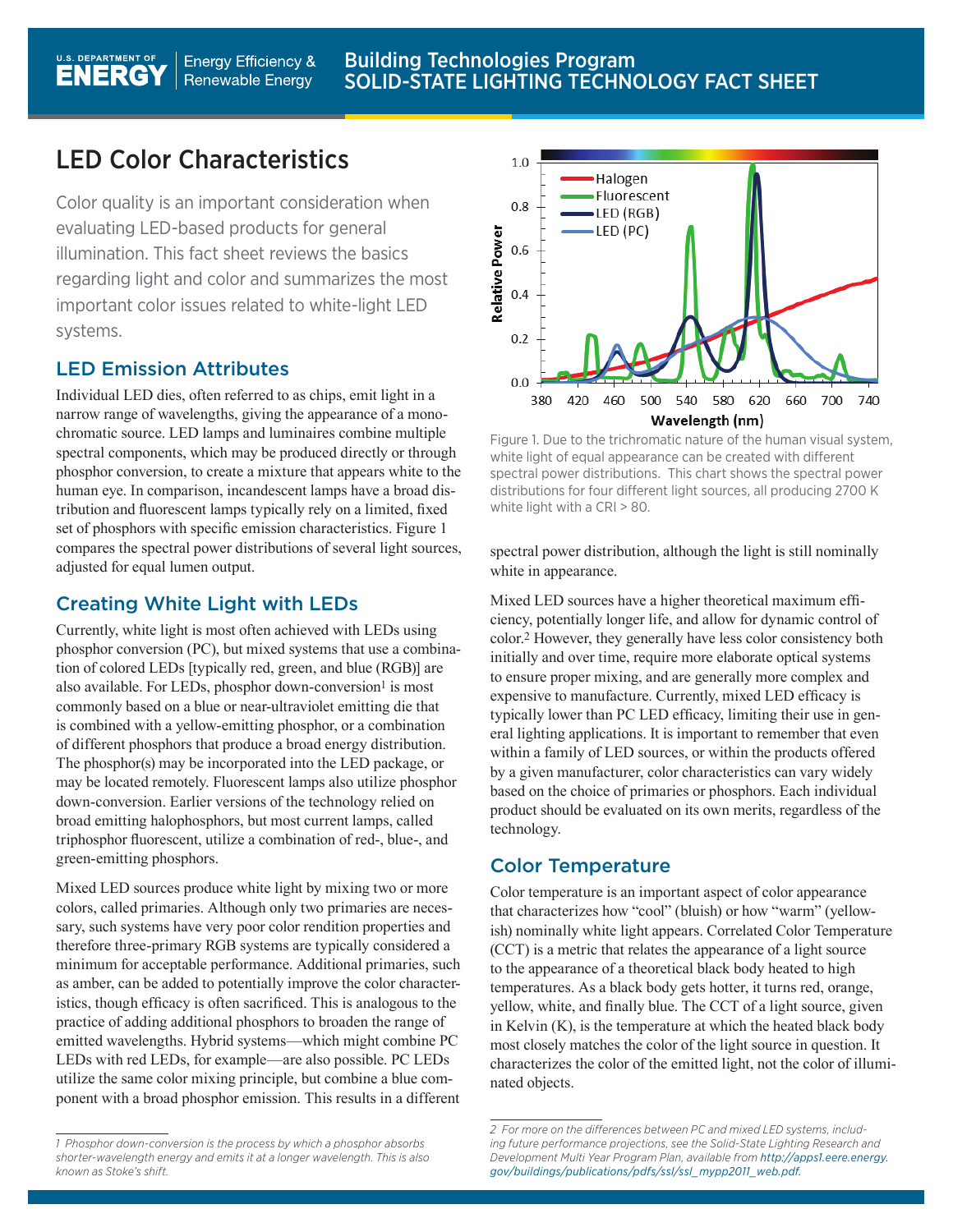Like many color appearance metrics, CCT distills a complex spectral power distribution to a single number. This can create discord between numerical measurements and human perception. For example, two sources with the same CCT can look different, one appearing greenish and the other appearing pinkish (see Figure 2). To address this issue, the American National Standards Institute (ANSI) references Duv, a metric that quantifies the distance between the chromaticity of a given light source and a blackbody radiator of equal CCT.3 ANSI has established Duv tolerances for LED lighting products producing white light.

Today's LED systems can produce white light throughout the range of CCTs typically used in general lighting, including both interior and exterior applications. Due to differences in quantum efficiencies, higher-CCT LED sources tend to be more efficacious than lower-CCT alternatives within the same product family. Some mixed or hybrid LED products feature independent control of the different components to allow for dynamic adjustment of CCT.

#### Color Rendition

At least three aspects of color rendition are relevant to light source selection and application. These include the accurate rendition of colors so that they appear as they would under a familiar (reference) source, the rendition of colors such that objects appear more pleasing (often referred to as vivid or flattering), and the ability of a source to allow for a subject to distinguish between a large variety of colors when viewed simultaneously. For simplicity, these three facets of color rendering may be called fidelity, appeal, and discrimination. The relative significance of these different elements of color rendition depends on the application.

Color rendition metrics attempt to characterize human perception of one or more of these elements using numerical methods, but they are not perfect. Some of the imperfections of well-established metrics have been revealed by the emergence of LED lighting products, which often have spectral power distributions that are different from those that were common when the metrics were developed.

#### Color Rendition Metrics

 tion. CRI is a measure of fidelity (i.e., how "true" a light source is Color rendition metrics have several distinct forms, including systems that use a comparison (reference) source, systems that are area based (gamut based), systems that are built upon advanced color appearance models, or systems that divide the visible spectrum into bands. While dozens of metrics have been proposed, only the International Commission on Illumination (CIE) Test-Color Method4 [most notably the Color Rendering Index (CRI)] has been officially adopted by a standards organizawhen compared to the reference source), but it does not address the other two aspects of color rendering listed above: appeal and discrimination.



Figure 2. **A** – The CIE 1960 (u, v) chromaticity diagram, representing the Uniform Coordinate System (UCS) in which CCT, CRI, and Duv are calculated. A chromaticity diagram should not be interpreted as a two-dimentional map of color, since the bright-dim dimension (lightness) is not represented. Colored backgrounds, as are shown here, are for orientation only.

**B** – A close up of the CIE 1960 (u, v) chromaticity diagram showing lines of constant CCT, which are perpendicular to the blackbody locus. For a given CCT, a source with a positive value for Duv has a chromaticity that falls above the blackbody locus (appearing slightly greenish), whereas a source with a negative value for Duv has a chromaticity that falls below the blackbody locus (appearing slightly pinkish). The lines in this chart represent a Duv range of ± 0.02, which is much greater than ANSI tolerances for white light. *Adapated from NIST data.* 

The CIE Test-Color Method (a reference based metric) utilizes eight standard color samples—having moderate lightness and of approximately equal difference in hue (i.e., equal spacing on a chromaticity diagram)—and six special color samples (see Figure 3). For each color sample, the chromaticity under a given (test) source can be compared to the chromaticity under a reference

*<sup>3</sup> For complete information, see ANSI C78.377-2008.* 

*<sup>4</sup> For complete information and calculation instructions, see CIE 15:2004.*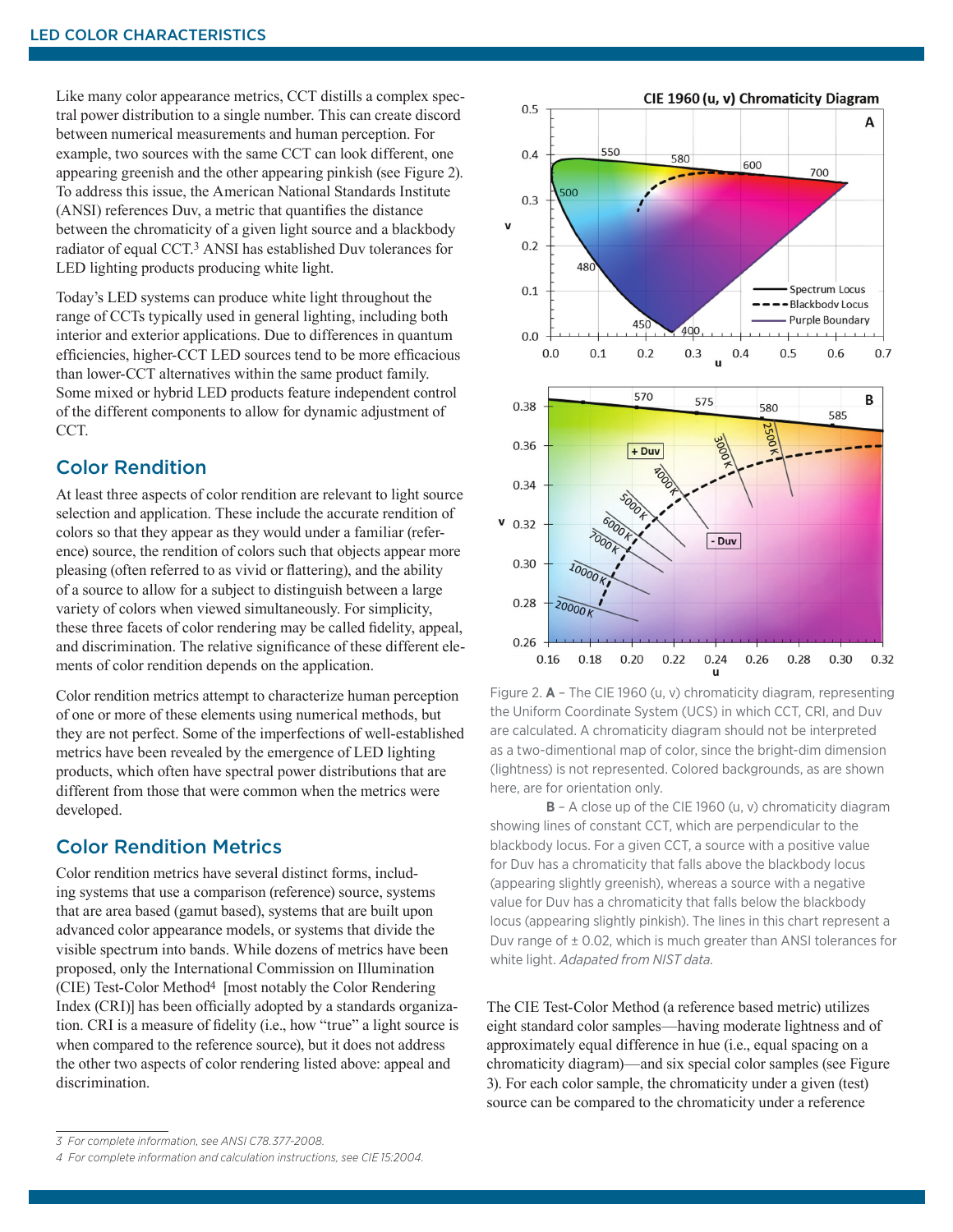

Objects are not inherently colored, but rather reflect different proportions of radiant energy. Thus, if the light incident on a surface changes, the apparent color of the object may change. Depending on the light source, this shift can be small or large. As shown above for example RGB and PC LED sources, the stimulus at the eye can be calculated by multiplying the spectral power distribution of a lamp by the reflectance distribution of the object (in this case TCS09, which is used to calculate R<sub>9</sub>). The four boxes below are an approximate representation of the TCS09 color sample, as rendered by four different sources, including the two shown above.

| Blackbody Radiator | $Rq = 100$ RGB LED |  | $R_q = 74$ PC LED | $R_q = 31$ High-Pressure Sodium $R_q = -214$ |  |
|--------------------|--------------------|--|-------------------|----------------------------------------------|--|

source of equal CCT,<sup>5</sup> allowing for the measurement of color difference that is then mathematically adjusted and subtracted from 100  $(R_i)$ . The principal metric of the CIE system is the Color Rendering Index (CRI), which averages the  $R_i$  scores for the eight standard test colors and typically has a range from 0 to 100, though negative scores are also possible. A score of 100 indicates that the source renders colors in a manner identical to the reference. In general, a source with a CRI in the 70s would be considered acceptable for interior applications, whereas the 80s would be considered good and the 90s excellent. Because it is a reference-based metric, comparing the CRI for sources with different CCTs should only be done with great caution. Furthermore, two light sources with the same CCT and CRI may not render colors the same way (i.e., colors may still look different).

The special color rendering indices, referred to as  $R<sub>9</sub>$  through  $R<sub>14</sub>$ , are each based on a single test color. They are not used for calculation of CRI but may be used for supplemental analysis when necessary. The "strong red" color sample,  $R<sub>9</sub>$ , is especially pertinent since the rendition of saturated red is particularly important for the appearance of skin tones, among other materials. An R9 score greater than 0 is generally considered acceptable since the color space used in the CIE Test-Color Method often causes color shifts in the red region to be exaggerated.

While CRI is the de facto standard for evaluating color rendering, strictly speaking it only captures the ability of a source to render colors similar to the reference source. Consequently, a source with a very low CRI may actually render objects so that they are more pleasing to an observer than a source with higher CRI. Aside from this conceptual concern, CRI has many technical limitations including the chosen color space and the limited number and type of color samples. These limitations are particularly salient when white LED sources are being evaluated. It has been noted that CRI cannot predict the visual ranking of a set of lighting products when white LED sources (either PC or RGB) are included in the set.6 Although it is possible for LED products to have a CRI greater than 95 and many have a CRI in the 80s, numerical scores should only serve as a rough guideline for true performance.

*<sup>5</sup> The reference is specified as blackbody radiation for CCTs below 5000 K, or a mathematical model of daylight for higher CCTs. Because CRI is a reference based metric, it is not appropriate to compare the CRI values for sources of very diff erent CCTs.* 

*<sup>6</sup> For complete information, see CIE 177-2007.*